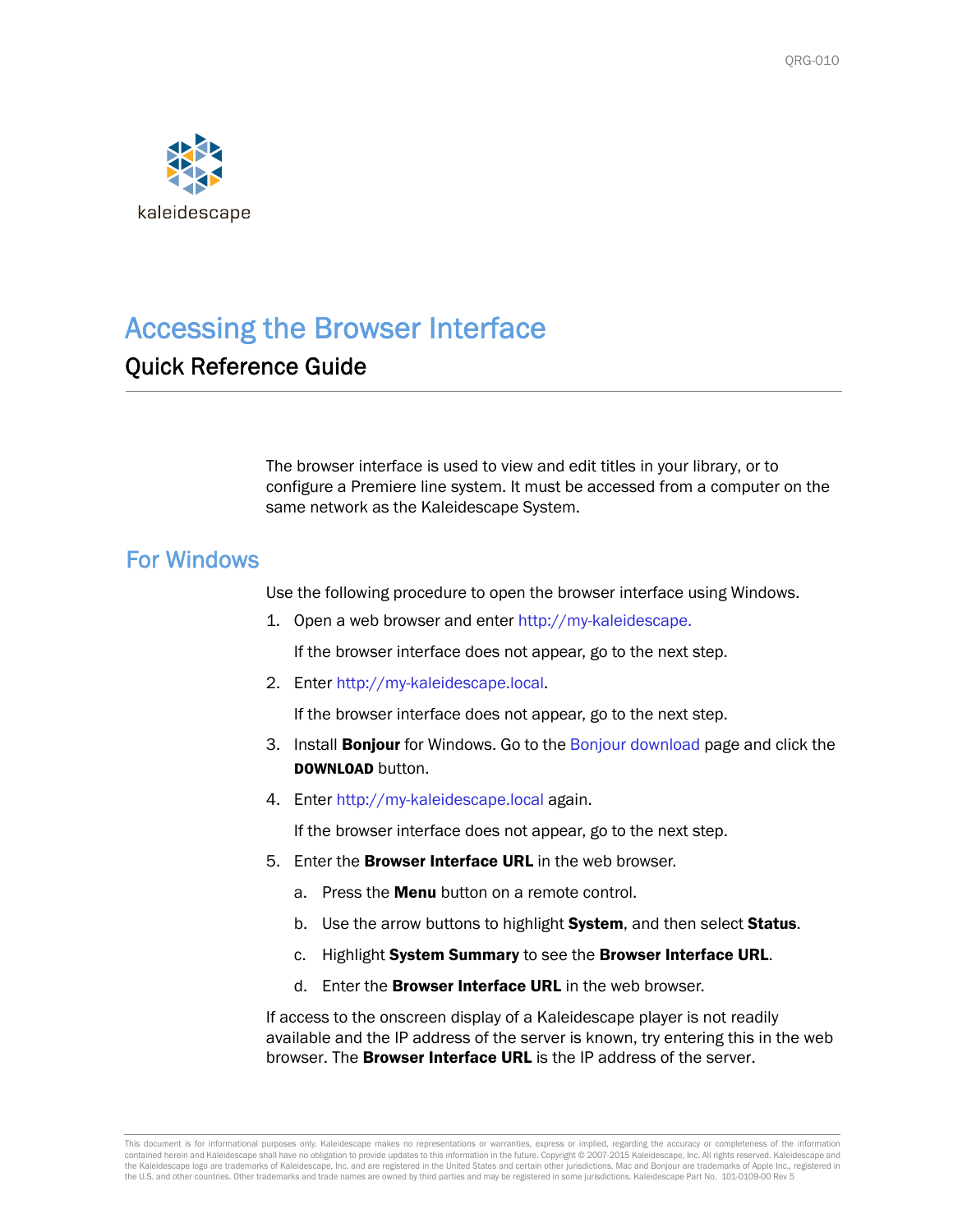## For Mac

Use the following procedure to open the browser interface using a Mac.

1. Open a web browser and enter http://my-kaleidescape.local.

If the browser interface does not appear, go to the next step.

- 2. Enter the **Browser Interface URL** in the web browser.
	- a. Press the **Menu** button on a remote control.
	- b. Use the arrow buttons to highlight System, and then select Status.
	- c. Highlight System Summary to see the Browser Interface URL.
	- d. Enter the Browser Interface URL in the web browser.

If access to the onscreen display of a Kaleidescape player is not readily available and the IP address of the server is known, try entering this in the web browser. The **Browser Interface URL** is the IP address of the server.

#### Special Cases

Under special conditions, other methods are used to access the browser interface.

- Using a link local address when the server has an unknown static IP address
- Using a serial number when more than one Kaleidescape System is on the same network

### Link Local Address

The link local address method is used in extreme cases under the following conditions:

- The server has an unknown static IP address.
- The server is on a different subnet than the computer.

(Using the link local address is a somewhat complicated procedure requiring setting the computer to a static IP in the 169.254.xxx.xxx range).

For detailed instructions on using the link local address, see [Knowledge Base](http://www.kaleidescape.com/go/link-local)  [article, "If my server has an unknown static IP address, how do I connect to it](http://www.kaleidescape.com/go/link-local)  using a link local address?"

#### Server Serial Numbers

When more than one Kaleidescape System is on the same network, using http://my-kaleidescape accesses one of the servers.

To open the browser interface for a specific server, enter http://ks- followed by the twelve-digit serial number of the server.